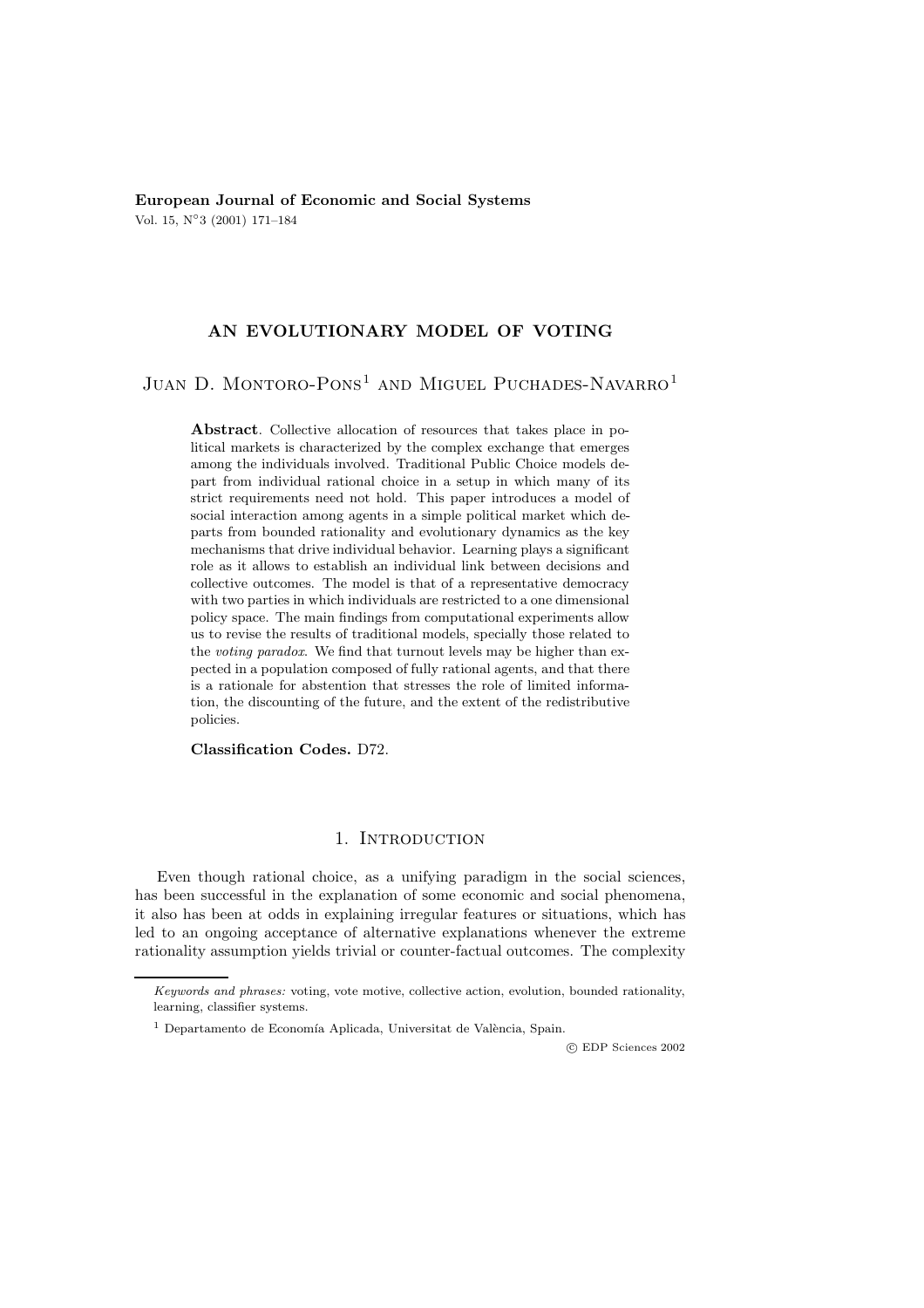of some strategic interactions<sup>2</sup> has been tackled, with a different degree of success, by developments in the fields of bounded rationality, evolutionary economics and evolutionary game theory<sup>3</sup>. While the influence of these developments in market exchange processes has been significant, there is a lack of formal work addressing political exchange. And it is here where we find some of the predictions of the rational choice theory to be systematically violated.

Bounded rationality, and the evolution and learning of agents in social settings are specially suited for explaining political behavior. And this is so as individuals engaged in collective decision making may have less incentives for being unboundedly rational than those in market exchange, at least because of two reasons: first, benefits from market exchange are clearly identified and perceived by the exchanging parties, while those of the political exchange may be more difficult to identify and allocate; second, contrary to what happens in the market, there is a weak relation between individual decisions and the outcomes of political processes<sup>4</sup>. Broadly speaking these suggests that models based on unbounded rationality assumptions may have difficulties in explaining non-market behavior of individuals. However most public choice models depart from the orthodox maximizing behavior of an omniscient agent subject to constraints; given these assumptions paradoxical outcomes are to be found. In case of the standard electoral model the *voting paradox* arises. Briefly speaking the standard model departs from the basic *downsian* (Downs 1957, or Ryker and Ordeshook 1968) assumption. The rational voter hypothesis. Following it, individuals undertake a cost-benefit analysis when voting. If political participation is costly and the probability of an individual vote affecting the outcome of an election is marginal, then voting may be represented as a public good. As in any public good setting, rational agents will tend to free ride on the political participation of others, as there are no incentives for voting since gathering (and processing) information about different electoral programs is a costly activity and the expected benefits are small. Consequently individuals would tend to abstention. Related to the rational voter hypothesis, we may expect that a rational voter guided by expectations about the future and not past information. Indeed adaptive behavior is clearly in contradiction with rationality, and voters should somehow include the future when forming their decisions.

<sup>2</sup>Complexity that arises because the decision making process is itself complex, or because the interaction set is complex. While the former refers to many market exchange situations in which decision making takes place as forward looking agents collect information about future events with uncertainty, the latter will be related to the main point of this paper: collective decision making is complex because the exchange involves a set of  $N > 2$  agents and individual actions have a unclear effect on the outcomes and there is an interrelation between individual decisions. We will return to this later.

<sup>3</sup>Some overviews on different aspects of bounded rationality and evolution, applied to economics and game theory are Conlisk (1996), Mailath (1998) and Nelson (1995).

<sup>&</sup>lt;sup>4</sup>Many authors in the public choice literature recognize the weak link between actions and outcomes in collective action. This led to early criticisms to the indiscriminate application of instrumental rationality to the public domain. As an example, Buchanan  $\&$  Tullock (1962) point out to the weak relation between individual decisions and collective outcomes to be a limit to individual rationality, developing the concept of rational ignorance, that shares much in common with models of bounded rationality.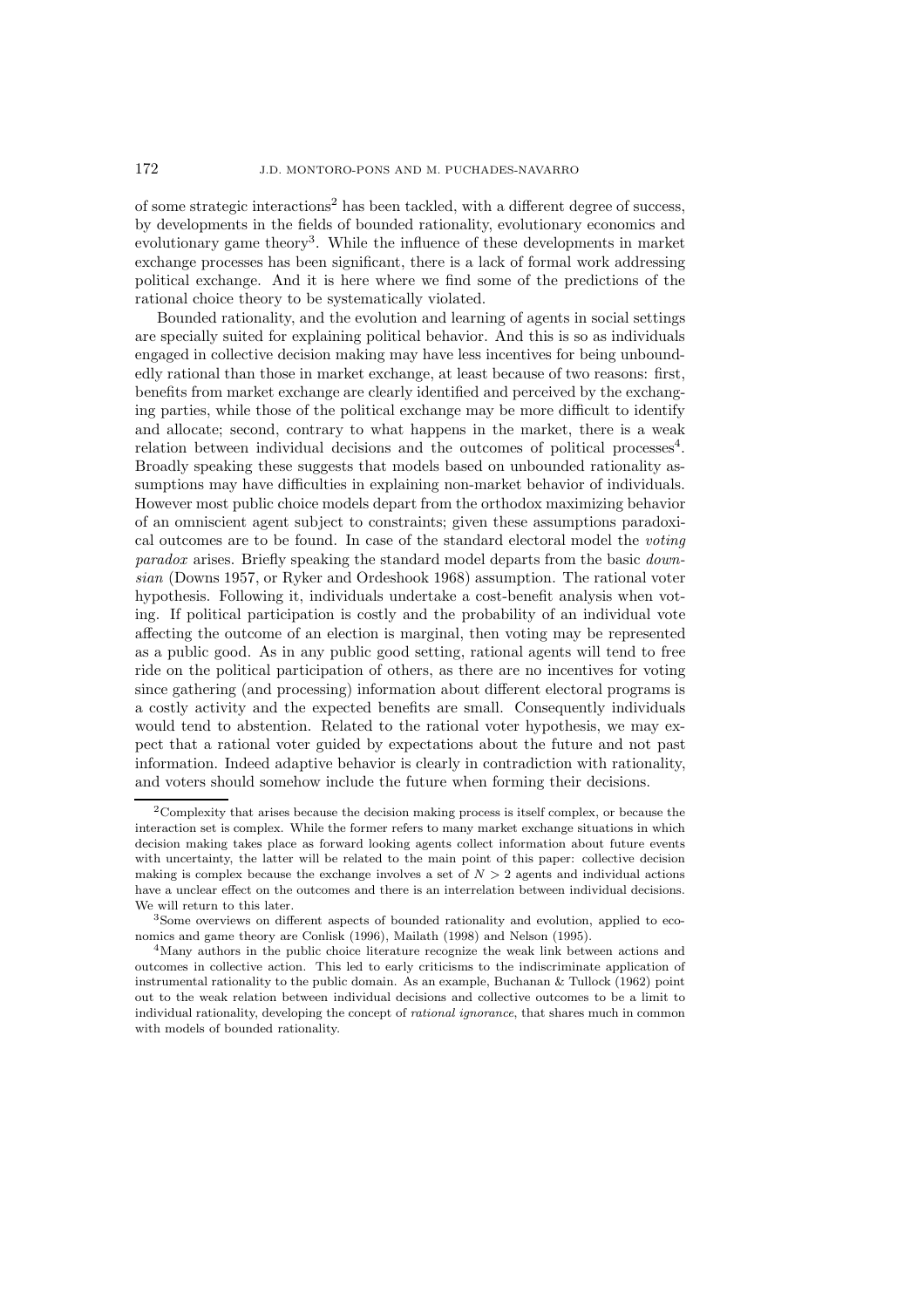However, empirical observations contradict the rational voter hypothesis. Participation is much higher than the predicted level. People does not free-ride, or at least not as much as expected, on others participation. And empirical models in which voters use readily available information, usually past information about the macroeconomic performance such as employment or inflation rates or GDP growth, outperform more sophisticated models of voter behavior. These models of political action based on adaptive voters, sometimes called *the retrospective voter model*, introduce learning as a basic element<sup>5</sup> in clear contrast with rational voter models. Recently Swank (1998) rationalizes adaptive behavior in an attempt to maintain the instrumental consistency of the agents. In summary we may conclude that rationality is at odds with voting behavior.

To solve this apparent contradiction, models include irrational behavior, emotions, social norms... among other as behavioral *pathologies*<sup>6</sup>, or modify the setting maintaining the basic rationality hypothesis<sup>7</sup>. While public choice has introduced some new elements in the rational choice debate, it is still dependent on the basic behavioral hypothesis of microeconomics.

In this paper we analyze political action from an economic perspective using boundedly rational individuals within an evolutionary framework. What we propose is to change the perspective by using an agent based modeling framework and analyze the emergent properties at the macro-political level. To this end we will develop a model of political participation in which individuals use simple rules of thumb in making their political decisions under different scenarios; the model tries to reflect the continuous process of interaction among agents in the political market leads to a knowledge accumulation and spread, and to the evolution of the social system. The paper is structured as follows: in Section 2 we introduce the theoretical setup; Section 3 shows the results of some computational experiments; finally some conclusions will be discussed in Section 4.

## 2. An agent-based model of non-market decision making

Next we present a basic model of collective choice in which individual behavior evolves as the result of a learning process.

# 2.1. The political economy

Consider an economy in which  $N$  agents interact during  $T$  time periods. Individuals allocate their resources between private and public activities; the latter implies that a mechanism for the allocation of collective resources is needed. We consider a political mechanism based on a representative democracy in which two parties (R and D) compete for votes in a one dimensional issue space: R offers a

<sup>&</sup>lt;sup>5</sup>See Hibbs (1977) or see Alesina & Rosenthal (1995) for a survey

 $6$ See Mueller (2000) for a revision of such concepts.

<sup>7</sup>Different models (see Ledyard, 1984; Palfrey & Rosenthal, 1984; 1985; 1987 or more recently Campbell, 1999) and Shachar and Nalebuff (1999), apply the downsian cost-benefit calculus, and, with slight variations, all reach to the same core of conclusions.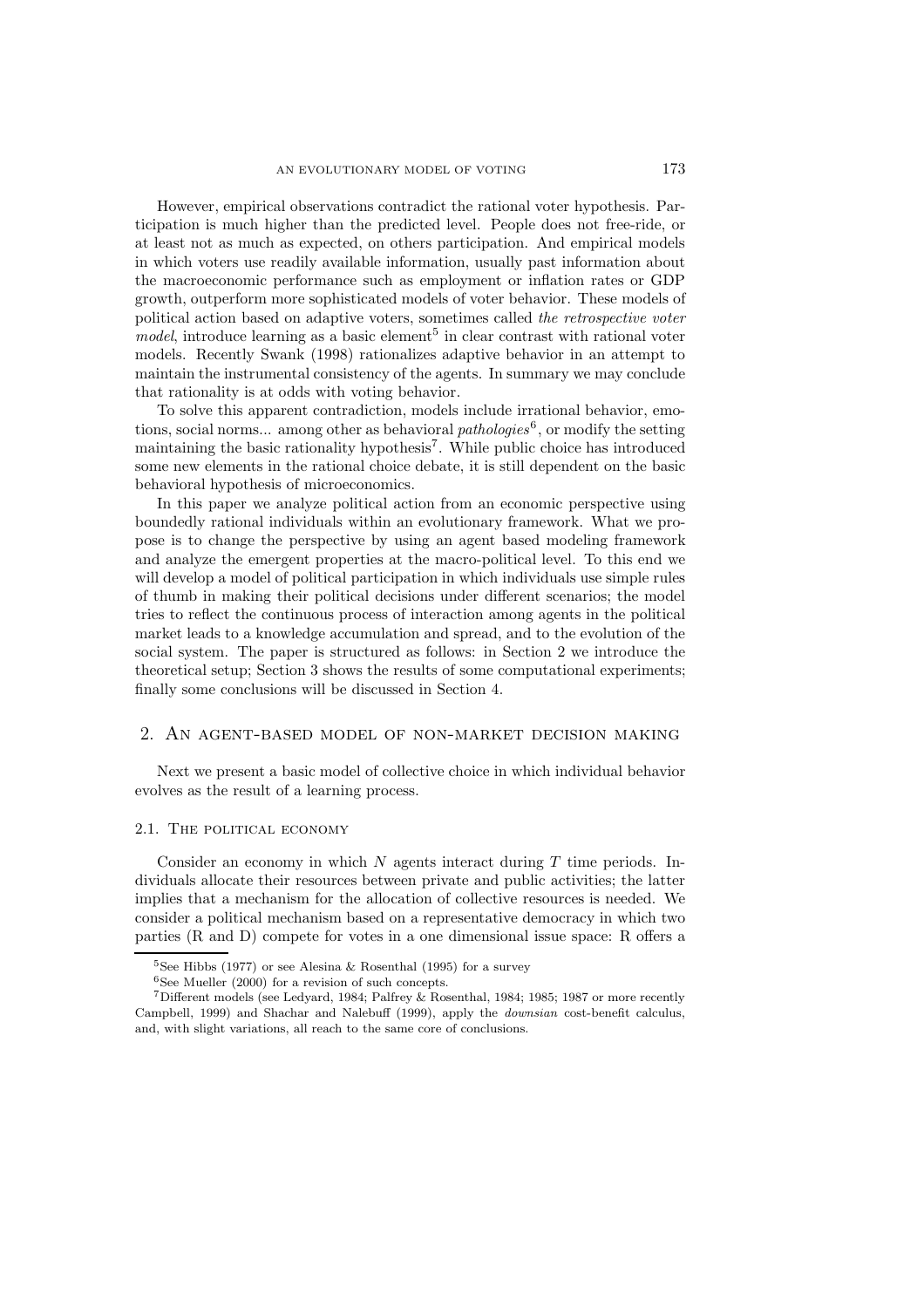low level of public redistribution while D offers a higher collectivization of private income. The winning party, *i.e.* the one which casts the higher number of votes, defines the political action to be taken, which will be a negative income tax system (NIT). Agents may freely chose either to vote any party or not to vote. Their choices will be driven by the shaping of their political preferences by a process of cultural evolution.

In the political process each party, R and D, offers a tax rate,  $t_D$  and  $t_R$ . Once elections take place, a tax rate  $t^* \in \{t_D, t_R\}$  is chosen. Let  $y_t^i$  be agent *i*'s income at time t, then the total amount of taxes raised is  $S = t^* \sum y_t^i$ . This will be collectively used for redistributive purposes: the NIT system implies that agent  $i$ net transfers to/from the public sector will be:

$$
T_t^i = -S + t^* y_t^i \tag{1}
$$

which modifies agents' net income.

## 2.2. THE AGENTS

Agents are the basic building block of our model. We model an agent by her internal information, and by a set of rules. An agent holds information about: (1) her state, which in the model is given by the level of income (low y or high  $\overline{y}$ );  $(2)$  the fitness of any available political option<sup>8</sup> in any given state. Agents use their internal information to interact in the political market by using rules. A rule is a mapping from a given state to a political decision: analyzing available options and their fitness, agents take next action. This simple idea may be formally developed by using the concept of *classifier systems*. Formally defined, a *classifier system* is a learning system in which a set of rules compete one with each other for the right of performing an action in a given state: the most fitted rule for a given state will be chosen to perform its corresponding action<sup>9</sup>. Define the *fitness* of a political option as an ordinal value that the agent assigns to an action given the state of nature. Define a classifier as the pair of an option and its related fitness: (option, fitness). Then a classifier system will be the set of all possible pairs.

A simple example will clarify the point: for a given state, which in our example is high income/low income, an agent has to decide the allocation of her resources between private or public activities. The final effect of public outcomes, which arise as the result of the collective decision making process, will be to affect private decisions by modifying an individual's budget constraint. Hence we may state the problem in the following terms: given a state of nature, an agent has to choose a political option. The logic underlying the actual setup is that an agent will choose the most fitted rule given the current state. Call  $f_t^k$  the fitness of

<sup>&</sup>lt;sup>8</sup>Which may be any action taken in the political process: either being to vote or not to vote, and if the former which party.

<sup>9</sup>Applications in economics include the emergence of a medium of exchange in an artificial economy (Marimon et al., 1990), analyzing dynamic programming problems from the perspective of rules of thumb, Lettau & Uhlig (1999), exploring the role of learning by imitation, Basçi (1999), or the differences between individual and social learning in Vriend (2000), to mention some.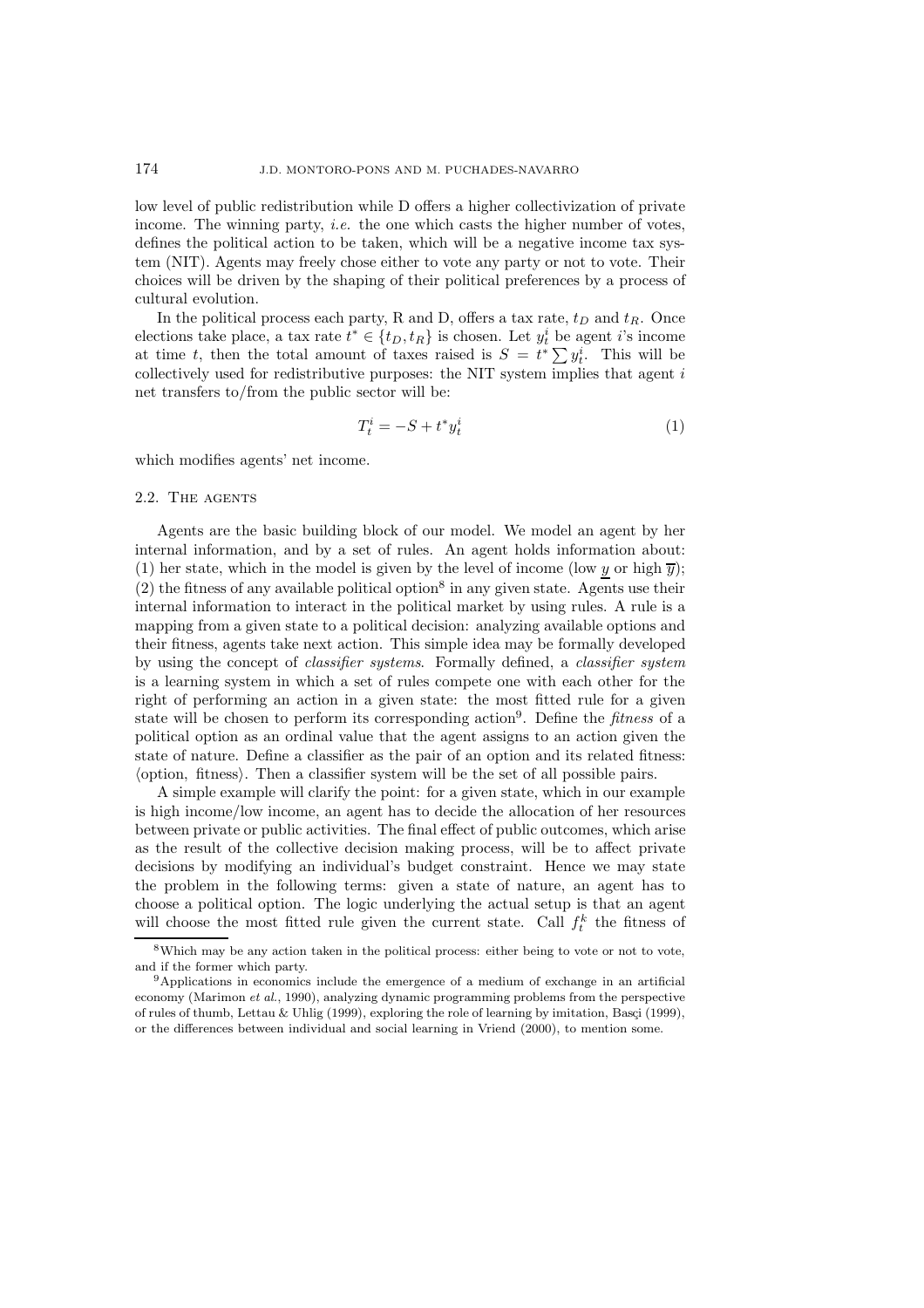rule  $k$  at moment  $t$ ; then individual will choose the political option associated with rule k iff  $f_t^k > f_t^i$   $\forall i^{10}$ . Note that any political option is available at any given state. However there is a link between states and actions, as for each state there is a different classifier. Hence actions fitted for one state, *i.e.* an action that would be chosen in a low income situation, will not necessarily be fitted for the other, as rules have different strengths for different states. Finally notice that individuals start with a (perhaps inherited) given system of rules. It is from the collective interaction, that the fitness of these rules evolve. How this happens will be explained next.

#### 2.3. The evolutionary mechanism

Evolution takes place as individuals learn about the outcomes of the political process and the different political options. The process of cultural evolution influences political outcomes and is influenced by the economic performance of the agents. It can be described as an *evolutionary voting game*; next we discuss its main features.

At the beginning of period t, each agent j is endowed with period t income  $y_t^j$ . Income follows a *Markov process* with 2 different states: high income  $(\overline{y})$  and low income(y). The probability of transition from state i to state j is:

$$
p_{ij} = \begin{cases} \frac{(1-\rho)}{2} & i \neq j \\ \rho + \frac{(1-\rho)}{2} & i = j \end{cases}
$$
 (2)

where  $\rho \in [0, 1]$  is the probability of remaining in the same state at two correlative time periods. Additionally, while remaining at one state, income follows a random walk:

$$
y_t^i = y_{t-1}^i + u_t^i
$$
 where  $u_t^i$  is *i.i.d.*(0,  $\sigma$ ). (3)

Once income has been determined, collective decisions take place. Agents vote for a proportional tax system<sup>11</sup> which will modify her initial endowment by the net transfers from (towards) the public sector. The instantaneous welfare of an agent is given by her net income available for purchasing a private good. In this case, if we rule out wealth accumulation, her welfare will be  $q_t^j$  which is the quantity of private good consumed by agent  $j$ , at moment  $t$  given her income plus (minus) government transfers.

 $10$ Two comments apply: first in case the inequality is not strict a random choice will solve the ties; second, in the model we introduce a *trembling hand-effect*: there is a slight probability  $\pi$ for the agents to select the wrong action, which allows the model of being partially independent of the initial state.

<sup>&</sup>lt;sup>11</sup>Restrictions to the minimum/maximum level of redistribution, as well as the decision making rules are considered to be constitutionally fixed.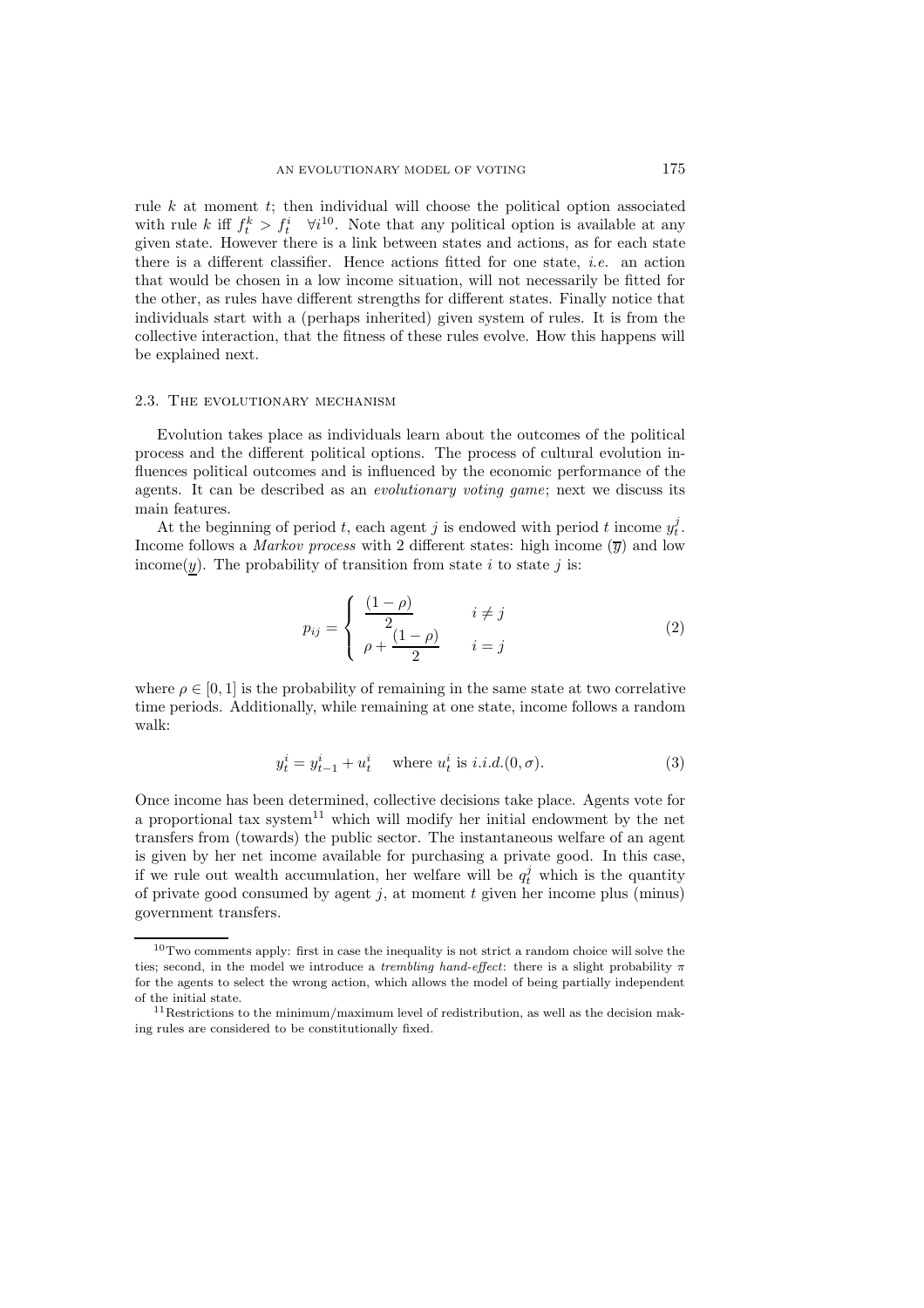At the end of every sub-game the state changes and agents update their classifier systems. In doing so, they consider not only the instantaneous welfare from consumption, but also the future state that is induced. Let  $k$  be the wining political rule, and  $i$  be the most fitted rule for the new state, given the classifier at  $t$ . Then call  $f_t^k$  and  $f_t^i$  their respective fitness. The updating of the classifier is done in two steps.

First individuals update the fitness of the winning political option, which is done in the following way

$$
f_{t+1}^k = f_t^k + \psi \left( q_t^j + \beta f_t^i - f_t^k \right) \tag{4}
$$

being  $\psi_i$  a decreasing weighting sequence<sup>12</sup>. It is worth noting that expression (4) not only takes into account the current consumption, but links it with the future by including the state induced in the next step, discounted at a rate  $\beta$ , which describes the temporal preferences of the agents. Obviously only winning rules are updated, as there is no other way to update a political option but with the experience of individuals once it is applied as a political program.

Second, agents' update the fitness of abstention at each stage, which depends on a comparison of the utilities from alternative programs. Let  $f_t^0$  be the fitness of abstention, then:

$$
f_{t+1}^{0} = f_t^{0} + \psi \left( w_t (q_t^j - \hat{q}_t) + \beta f_t^i - f_t^{0} \right).
$$
 (5)

Being  $\hat{q}$  the alternative level of private good, in case other political option was the winning one, and  $w_t$  is the level of abstention. In the case in which no agent in the economy votes, one vote would be decisive and individuals will be facing a high opportunity cost. Obviously this cost decreases as turnout levels are higher, and in the limit (when turnout is 100%) becomes null.

This updating leads to a new ranking of political options that will be used by the agent when taking decisions in the future, ensuring a process of evolution and learning. Let us summarize the basic functioning of the model in an algorithmic way.

- (i) At stage  $t$  each voter selects rule with the highest strength for a given state (high income/low income). Let it be rule k and  $f^k$  its associated strength.
- (ii) Each agent performs the action associated to the previously selected rule: vote D, vote R, don't vote. As a result of the electoral process, there is a redistributive flow. Let  $q^{j}$  define the net income after the NIT is applied. This is to be understood as the instantaneous individual utility of the policy of the winner party.
- (iii) At stage  $t + 1$  the state of each voter changes with a given probability. Let now be rule i, with strength  $f^i$  the most fitted. At this point voters update

<sup>&</sup>lt;sup>12</sup>In our case, we used  $\psi = \frac{1}{s}$ , being s the number of times that rule j has been activated. It ensures that the agents corrections over time will finally dampen and set to a steady state.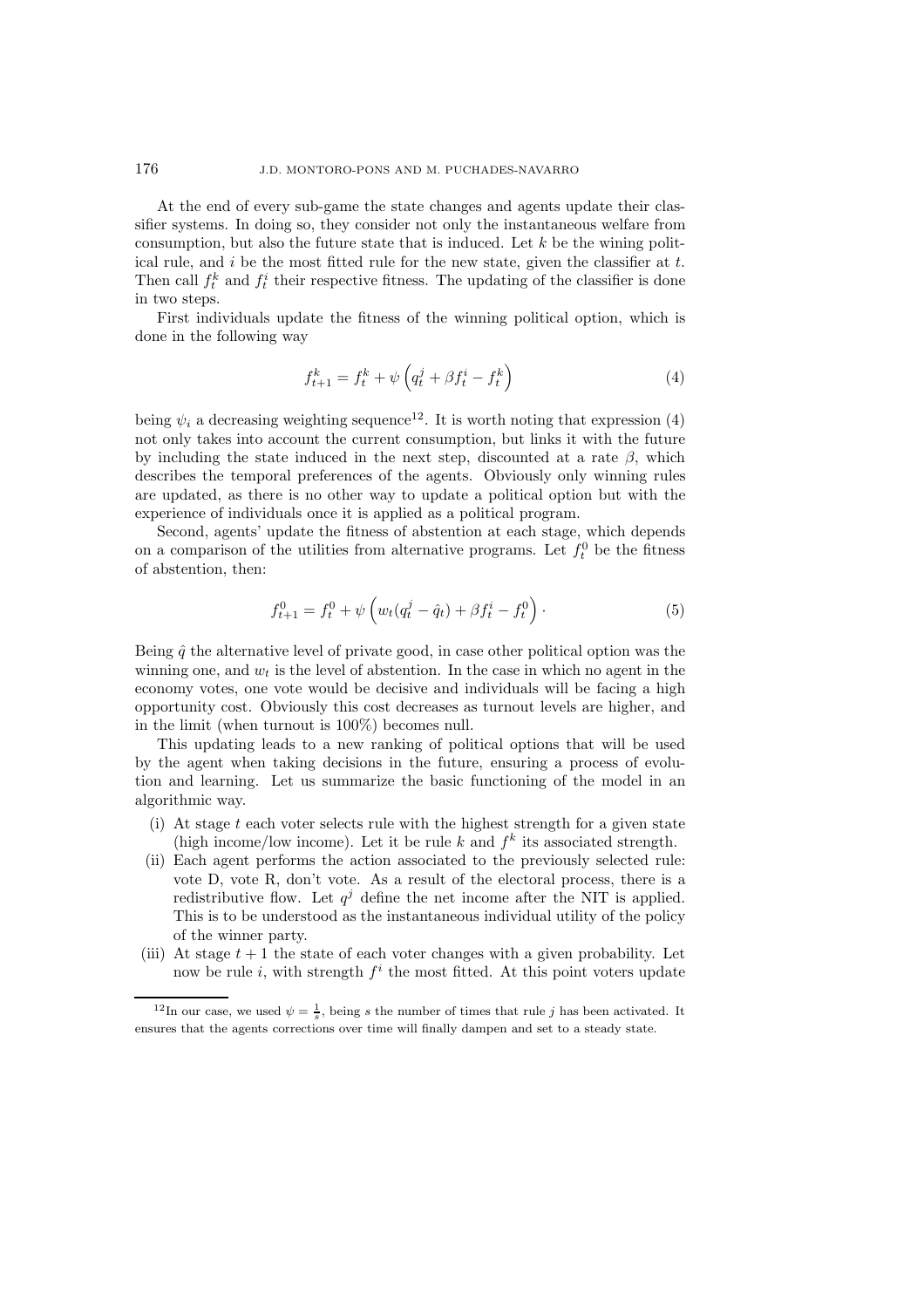the classifier following expressions (4) and (5). And the new classifier system will be used for taking political decisions. We go back to (i).

# 3. Computational experiments

In order to investigate the main features of the model previously described, we conducted three different simulation experiments. Unless otherwise indicated, we simulated a political economy with a stationary population of  $N = 1000$  agents which interacted during  $T = 1000$  time periods. At the beginning of each interaction the endowment of each agent was fixed, and hence the state, according to expressions (2) and (3). With respect to income there are two additional features to be considered. First, the ratio between high income/low income has been considered fixed and equal to  $\overline{y}/y = 4$ . Second, the probability of being in the same state  $\rho$  affects individual well-being and will be used for the purpose of analyzing the effects of state changes, to be understood as economic changes, over political outcomes.

We run different experiments to test the implications of modeling boundedly rational agents and compare its results with the conventional literature. We group them in two subsections: the first will deal with the rationale of voting; the second will analyze the outcomes of political participation in terms of the redistribution that agents aim.

# 3.1. THE VOTE MOTIVE REVISITED

The first question we want to answer is which parameters affect the turnout level of an election. According to this we expect that turnout will be affected by three basic parameters of the experiments:  $(1)$  the constituency size,  $(2)$  the discounting level, and (3) the individual benefits of the redistributive policy.

Starting with (1), let us assume that an agent is perfectly informed; then the probability of affecting the outcome of an election diminishes with the constituency  $size<sup>13</sup>$ . To test this hypothesis we simulated the evolution of different sized populations; to this end we re-seeded the population with the same random seed thus at least the common individuals and the environment of every population were identical<sup>14</sup>. Figure 1 shows the effect of modifying the constituency size in the original population. Apart from the lowest size (50 individuals), once the population reached a given threshold (about 100 agents), simulations supported the conclusion that participation tends to decrease with the population size. For smaller populations (up to 100 individuals), simulations did not support the hypothesis and in fact a counter-intuitive outcome emerged from them.

Next we investigate the link between discount rate and participation. As it was already mentioned rational agents take expectations, and not past actions, as

 $13$ For instance, see calculation for US elections in Shachar and Nalebuff (1999).

<sup>&</sup>lt;sup>14</sup>Except were indicated we proceeded in the same way: every time we wanted to analyze the effect of one parameter over the population we only modified this parameter thus allowing for the same population to be reproduced and maintaining a type of ceteris paribus hypothesis.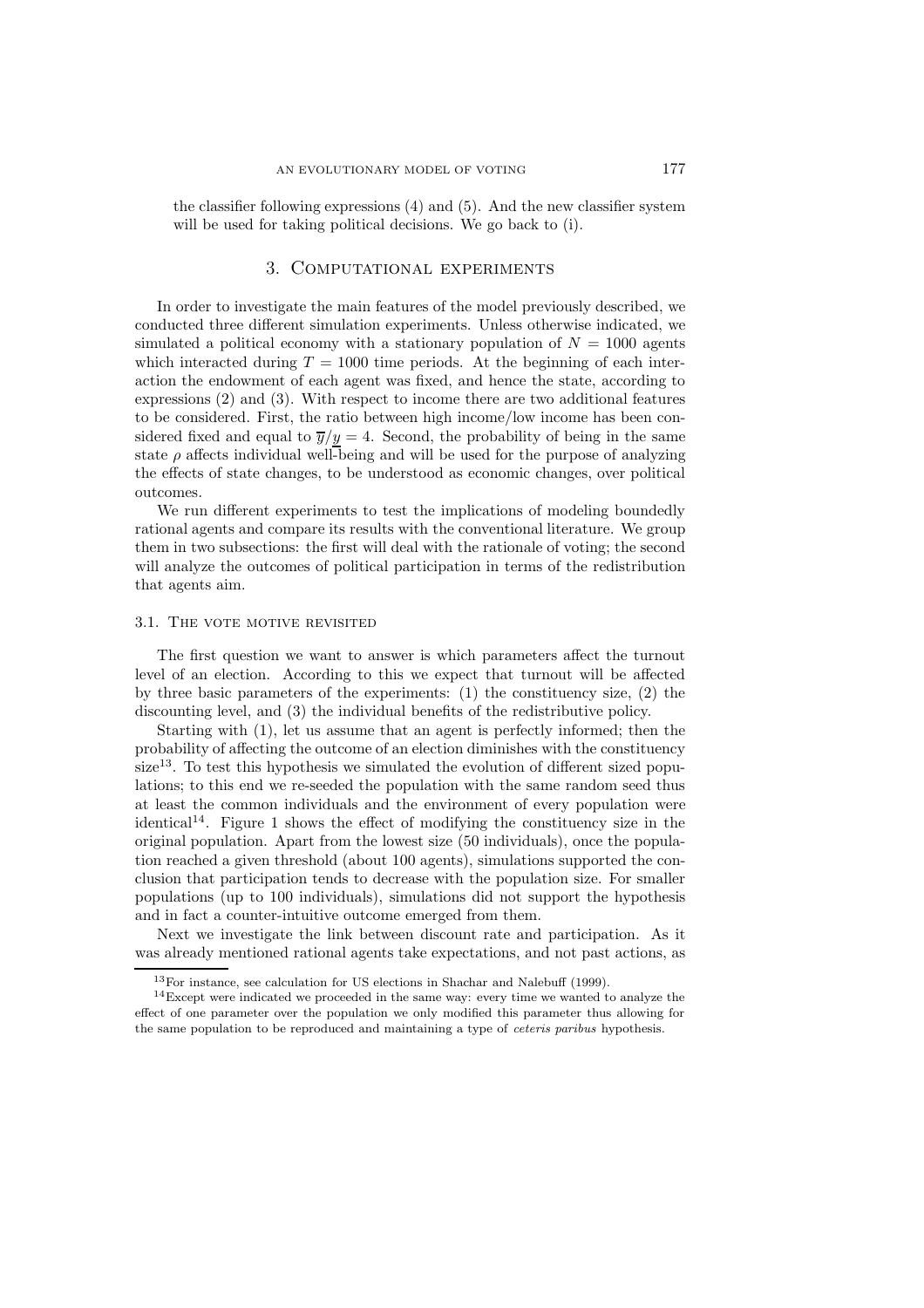

FIGURE 1. Effect of the constituency size on the turnout level. From left to right and from top to bottom, population size N is 50, 100, 1000 and 5000.

a guide of behavior. Discounting allows for taking into consideration the effects of individual political decisions in the future. Current collective choice outcomes shape classifier systems of agents, hence affecting future individual decisions and, although in a weak manner, the outcomes of future voting processes. As the proposed model includes the future, we want to test which is the role it plays in the individual decisions. We conjecture that as in the cost-benefit model, the effects of any vote in the future state of an individual is negligible as, again, the probability of one vote affecting the outcomes (present or future) is low. Hence turnout shall be negatively related to discounting. We run two different simulations for experimentally testing this hypothesis. In the first, we replicated the same population with the same initial conditions, modifying the discount rate and the economic stability of the system<sup>15</sup>. Results of this experiment are shown in Figure 2, which shows the fitted curve corresponding to a quadratic relationship between turnout and discount rate; by using least squares we adjusted the experimental points for the three simulations yielding the theoretical relations that are shown in the graph. The estimated relationships were:

$$
x = \alpha_0 + \alpha_1 \beta^2. \tag{6}
$$

Being x turnout, and  $\alpha_1$  the parameter that determines the response of turnout to discounting. We found a negative relation between discounting and turnout,

<sup>&</sup>lt;sup>15</sup>Which is done modifying the probability of changing from state,  $\rho$ . Its modification introduces higher noise in the system and, higher changes in individuals income, that may be either positive or negative.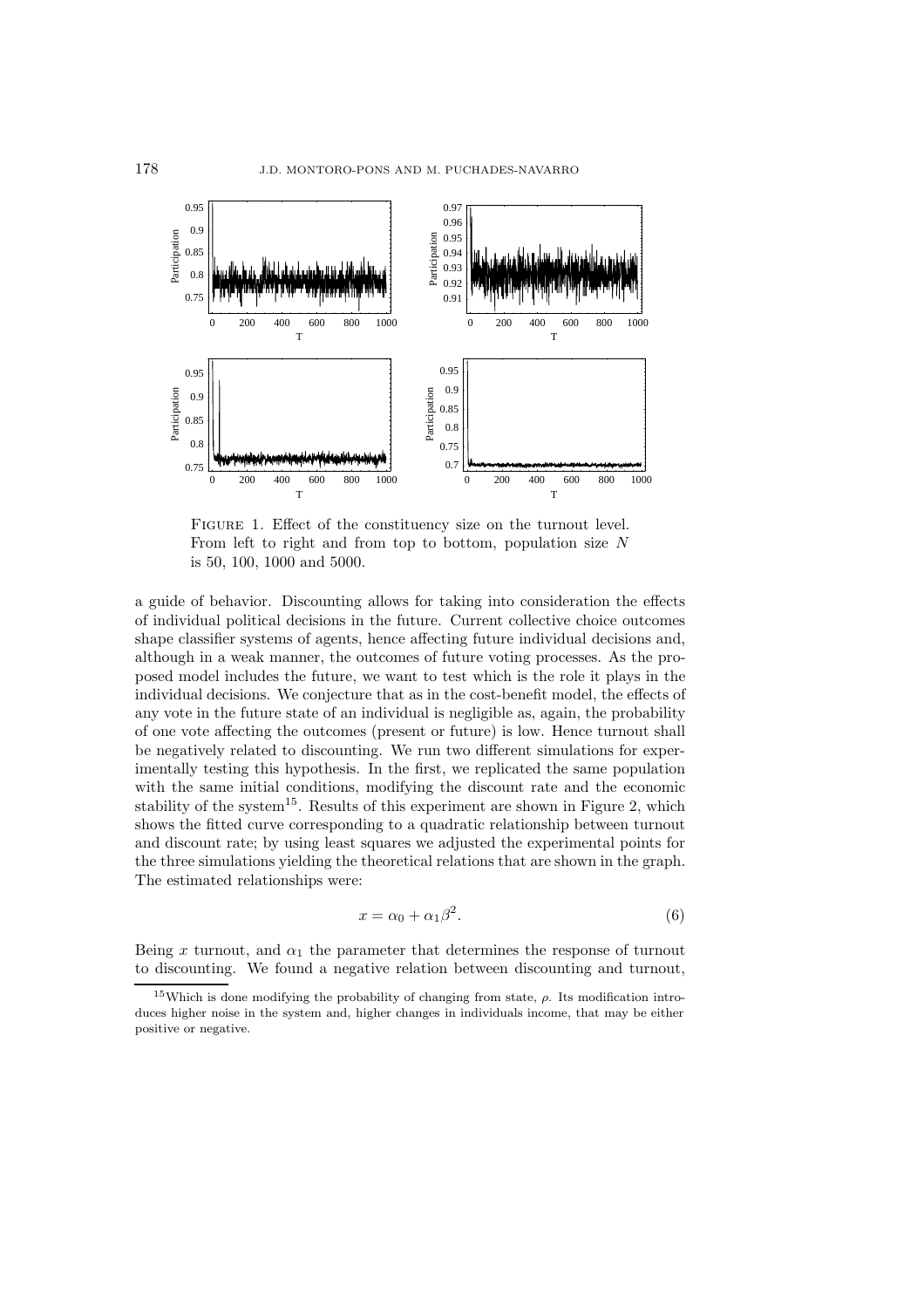

FIGURE 2. Effect of the discount rate on the same population, iterated for different  $\rho$ -values: (i) dashed line:  $\rho = 0.25$ ; (ii) continuous line:  $\rho = 0.5$ ; (iii) dotted line:  $\rho = 0.75$ .

as expected, and that a population tends to be more sensitive to discount rate the lower the  $\rho$ -parameter they face. Simulations were made with three different values:  $\rho' = 0.25$ ,  $\rho'' = 0.5$  and  $\rho''' = 0.75$ ; the corresponding estimated coefficients of expression (6) were:  $\alpha'_1 = -0.54$ ,  $\alpha''_1 = -0.47$  and  $\alpha''_1 = -0.43$  respectively. These results were robust for different populations.

In the second simulation two alternative  $\rho$ -values were applied to 4179 different populations: in each case 21 different discount rates were used, ranging from 0 to 1 with a  $\Delta\beta = 0.05$ , leading to 199 populations generated for each discount parameter value. Figure 3 shows the effect of the discount rate on turnout for this set of populations. Here we present the average value for participation, given different populations. Again a set of least squares quadratic functions would arise in the case we estimated them, but it seems unnecessary as the main conclusion from the previous experiment arise again in this setting. Average turnout levels tend to be lower for higher discount rates; although it can be seen that high turnout levels are possible for high discount rates the dispersion of the points is broader in the latter. This accounts for the fact that it may be possible that high discount rates lead to relatively high turnout values, as initial conditions drive the future evolution of a given population: history matters. From the comparison of the top and bottom graphics, it is evident that the dispersion is larger for higher economic instability (lower  $\rho$  value), and that the top graph shows a steeper set of theoretical curves, which account for the same facts as in the one population case.

Finally we analyzed how individually perceived net benefits affect voting behavior. In a recent paper, Fleck (1999) shows how political participation may affect the distribution of government funds: in this work incumbents are more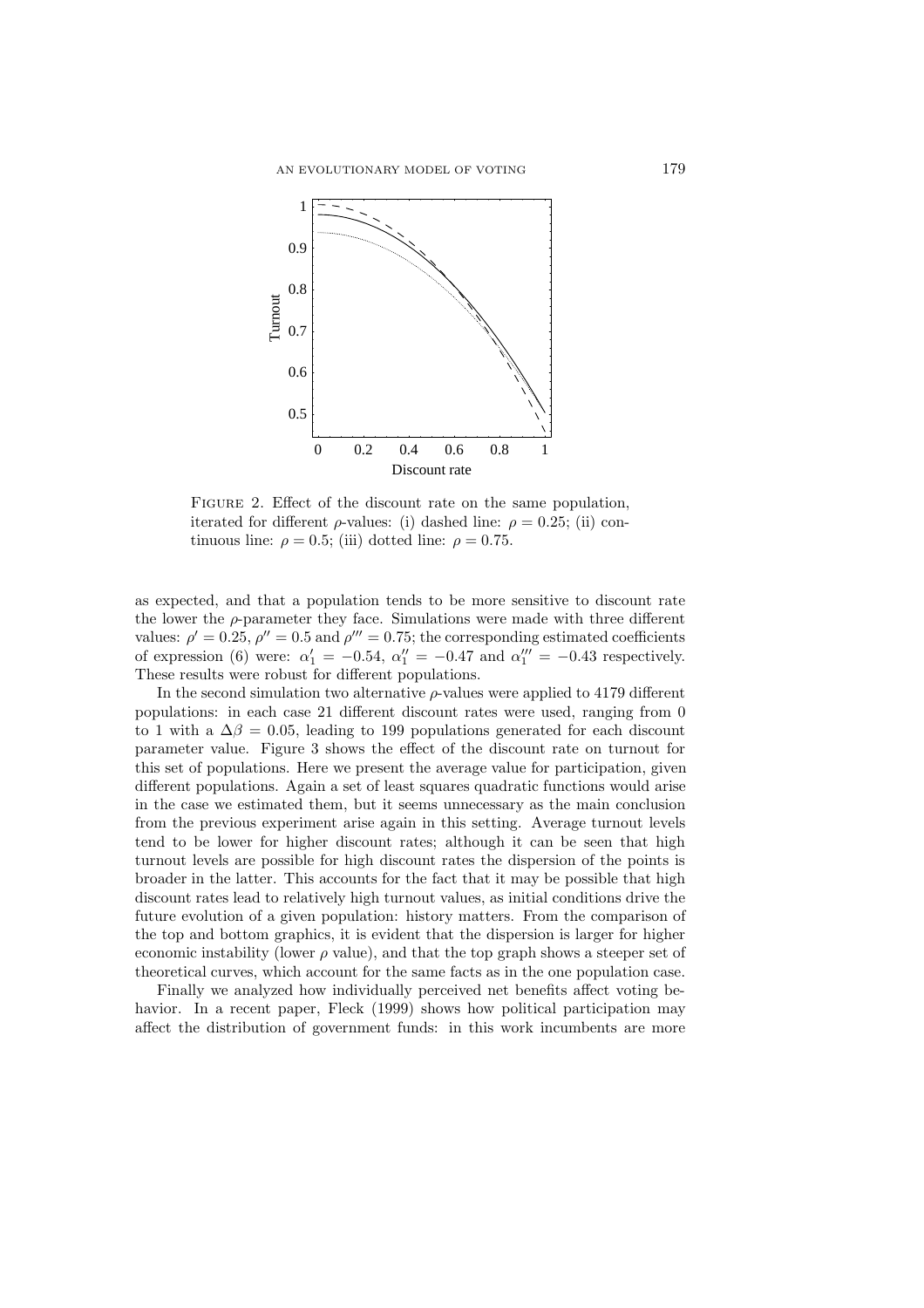

FIGURE 3. Effect of the discount rate for different populations and different  $\rho$ -values. Top:  $\rho = 0.25$ ; bottom:  $\rho = 0.75$ .

likely to be elected if high-turnout regions receive more funds that low turnout regions, hence funds will be allocated in high turnout regions. We may consider in our setup that the redistributive policy can be managed in order to get further support; making the simplifying assumptions that each individual is a region and the winning party may distribute funds only to those voters who supported it in the past<sup>16</sup>. To this end we simulated the same population under two different distributive regimes: in the first redistribution as per expression (1) applies (which we

<sup>16</sup>This is to consider that regions may receive more benefits if they supported the winning party. Of course this assumption is too extreme and used only for illustrative purposes.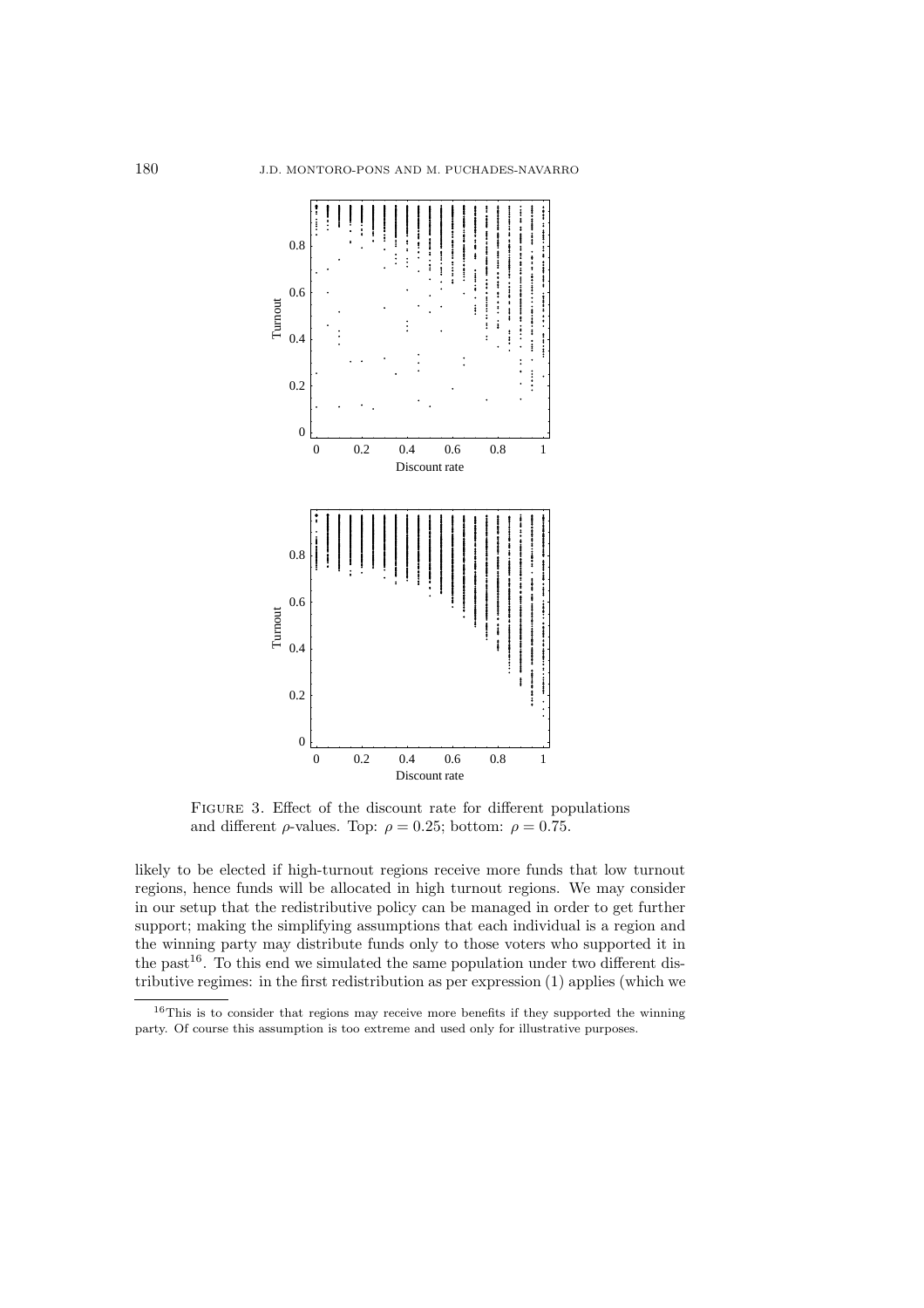

FIGURE 4. Different distributive politics programs: top, universal distribution; bottom, selective distribution. (A: abstentions).

will call universal distribution); in the second only individuals voting the winning party receive transfers from the government (we called this case selective distribution). Results, Figure 4, are supportive of the hypothesis. If individuals do not vote, they will be facing the opportunity cost of not receiving transfers, thus participation is significantly higher in the case of selective distribution. Voters act rationally by voting in this second case and the *Fleck hypothesis* holds without the need to resort to rationality assumptions about individual behavior.

# 3.2. Analysis of political outcomes

Now we are going to focus on the outcomes of political processes, that in our simplified model refers to the collective choice of a redistributive policy. Table 1 show the main results of modifying the relative rate of redistribution of the political parties for a given population. Two features arise: the average of votes of both parties was similar most of the time; and so was the fraction of times that both parties were winners although in most cases the R party (offering a lower level of redistribution) had an advantage. This was specially evident for a radicalized D party offering high levels of redistribution. However it should be noted that these results are not surprising as most of the time, and for a given redistributive policy there will be a significant share of the population that will benefit from it. Table 2, by contrast, shows the effect of modifying the economic stability, while keeping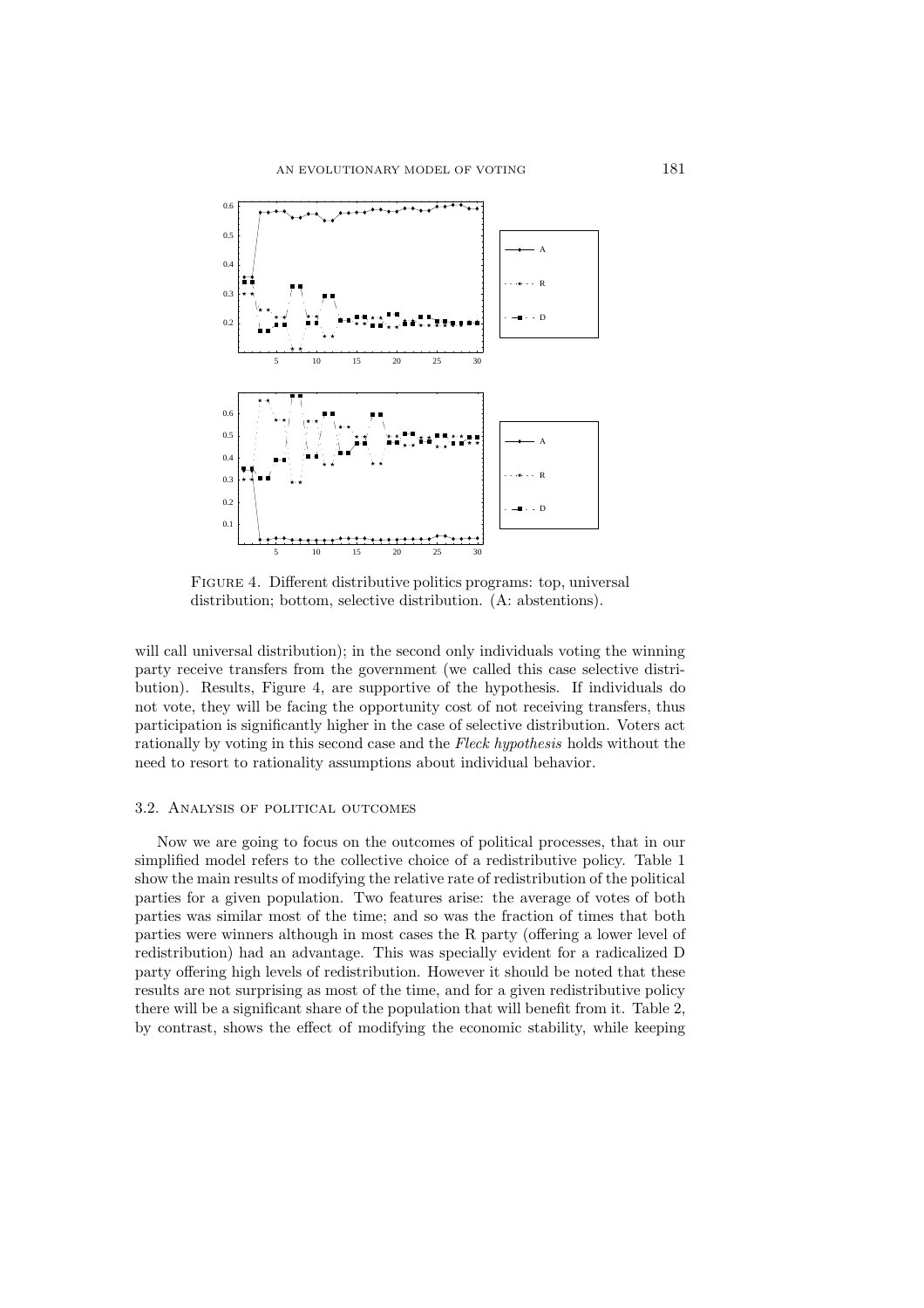| D Policy   R Outcomes D Outcomes Abstention |                  |          |     |     |
|---------------------------------------------|------------------|----------|-----|-----|
|                                             | FW AV FW         |          | AV  | AV  |
| $11\%$ 46\%                                 | $445 \quad 54\%$ |          | 447 | 108 |
| $20\%$ 56\%                                 |                  | 458 44\% | 456 | 85  |
| 30\% 37\%                                   |                  | 445 63\% | 451 | 105 |
| 50\% 67\%                                   |                  | 415 33%  | 410 | 362 |
| 70% 53%                                     |                  | 319 47%  | 318 | 362 |
| 90% 67%                                     |                  | 399 33%  | 394 | 207 |

Table 1. Analyzing alternative redistributive policies for D party. R redistribution is pegged to 10%. (FW: fraction of times the party won an election; AV: average number of votes).

Table 2. Analyzing alternative economic settings (R and D policies are fixed to 10% and 60% respectively). (FW: fraction of times the party won an election; AV: average number of votes).

|      | R Outcomes D Outcomes Abstention |     |           |     |     |
|------|----------------------------------|-----|-----------|-----|-----|
|      | FW                               | AV  | <b>FW</b> | AV  | AV  |
| 0.00 | $53\%$                           | 421 | 47\%      | 420 | 158 |
| 0.25 | 50%                              | 324 | -50%      | 324 | 352 |
| 0.50 | 47%                              | 402 | $-53\%$   | 405 | 193 |
| 0.75 | 51\%                             | 111 | 48\%      | 111 | 778 |
| 1.00 | 48\%                             | 327 | $51\%$    | 328 | 345 |

both policies constant. Although results coincide with our previous comment, it should be noted that the fraction of times the D party won an election tends to be slightly higher for higher economic instability.

# 4. Conclusions

The previous pages showed the results on the simulation of a very simplified experimental political economy. This way of modeling differs in a significant way from orthodox economic theory, were rational individuals interact maximizing some well defined objective function. However if this approach is of limited scope in economics, it has more drawbacks in the political exchange where the means and objectives of individuals are fuzzily defined. Moreover, our approach benefits from the fact that individuals do not posses an invariable view of the real world but it changes over time as they learn from situations they experienced and revise their previous views. In this sense the adaptive, or non rationalist, alternative to explain collective action proposed by Suzuki (1991) may well be based on models like the one developed here, in which boundedly rational individuals interact in the political market. Furthermore it shall be noted that different types of behavioral programs arise from this setting by modifying certain structural parameters.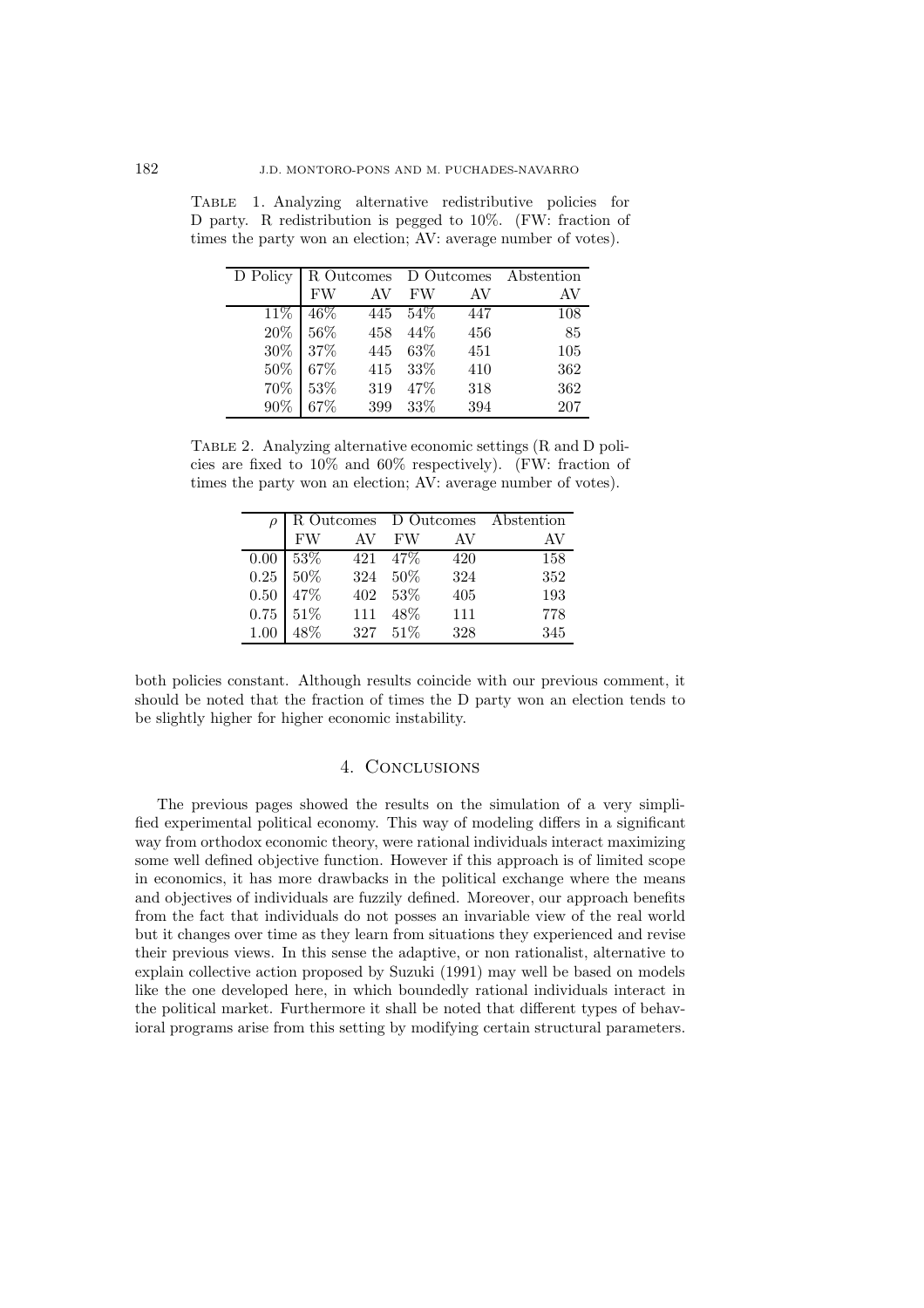For instance, setting the discount rate to zero would imply an adaptive (backward looking) model of political behavior, in which the past determines the outcomes in the future. But it seems plausible that individuals, although myopic, may also take into consideration future events.

Behavioral theories raise interesting questions about rationality. Here the rationality of any program is to be analyzed in term of the alternatives individuals are facing: from this point of view, a player would be said to act rationally if, given the set of alternative options she is facing, she chooses the one which will yield the highest payoffs. As agents endowed with a classifier system are choosing the fittest rules at every stage of the interaction, the behavioral program will be driving agents rationally.

Finally computational experiments addressed to contrast our model results with those of the empirical and theoretical literature. Analyzing the outcomes of the simulations it has been shown that the agents do not depart from the degree of rationality that it is assumed in political economy models of voting. In fact most of the hypothesis postulated in the literature have been show to hold in our model: constituency size effects, expected benefits and expectations about the future play a role in determining the degree of participation in an election. In addition, computational results reconcile theory and facts. And this without resorting to specific irrational behavior or getting paradoxical outcomes.

## **REFERENCES**

- Alesina A. and Rosenthal H. (1995) Partisan politics, divided government and the economy. Cambridge university press, Cambridge.
- Basçi E. (1999) Learning by imitation. J. Econ. Dynamics and Control 23, 1569–1585.
- Black D. (1948) On the rationale of group decision-making. J. Political Economy **56**, 23–34.
- Buchanan J.M. (1954) Individual choice in voting and the market. J. Political Economy **62**, 334–343.

Buchanan J.M. and Tullock G. (1962) The calculus of consent. The University of Michigan Press.

Campbell C.M. (1999) Large electorates and decisive majorities. J. Political Economy **107**.

Conlisk J. (1996) Why bounded rationality? J. Econ. Literature **34**.

Downs A. (1957) An Economic Theory of Democracy. Harper & Row, New York.

- Fleck R.K. (1999) The value of the vote: a model and test of the effects of turnout on distributive policy. Economic Inquiry **37**.
- Hibbs D. (1977) Political parties and macroeconomic policies. Am. Political Sci. Rev. **71**, 1467– 1487.

Holland J.H. (1992) Adaptation in natural and artificial systems: an introductory analysis with appplications to biology, control, and artificial intelligence. MIT Press, Cambridge, MA.

Ledyard J. (1984) The pure theory of large two candidate elections. Public Choice **44**, 7–41.

- Lettau M. & Uhlig H. (1999) Rules of thumb versus dynamic programming. The Am. Econ. Rev. **89**, 148–174.
- Levine D. PGAPack V 1.0 library for Linux. http://www-unix.mcs.anl.gov/~levine/ PGAPACK/.
- Mailath G.J. (1998) Do people play Nash equilibrium? Lessons from evolutionary game theory. J. Econ. Lit. **36**(3), 1347–1374, September.